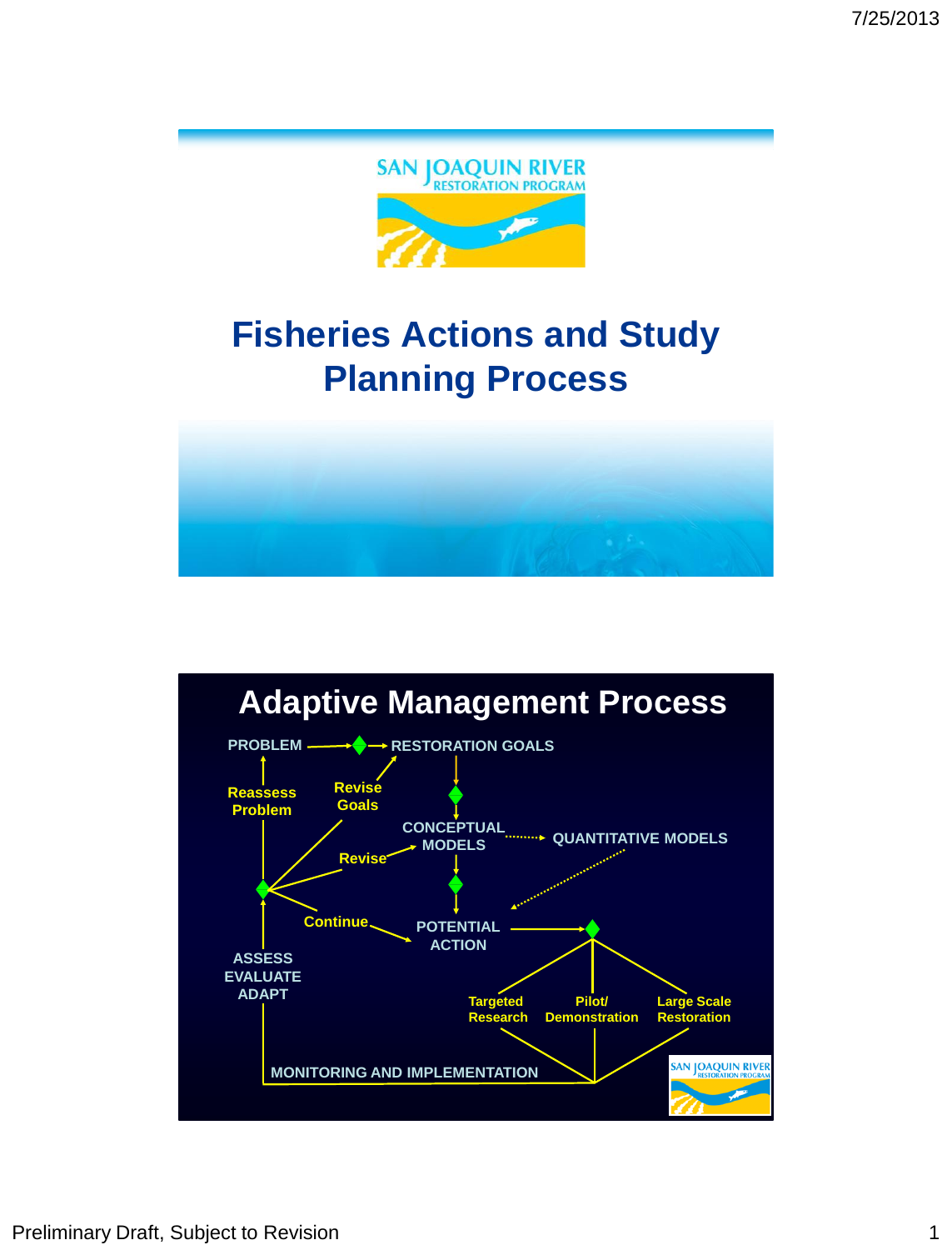

#### Spring-run Overview

- Spring-run were extirpated from Restoration Area
- Volitional colonization from existing populations is unlikely
- Existing Spring-run in Central Valley are listed under ESA and CESA
- Hatchery needed to produce enough individuals to colonize Restoration Area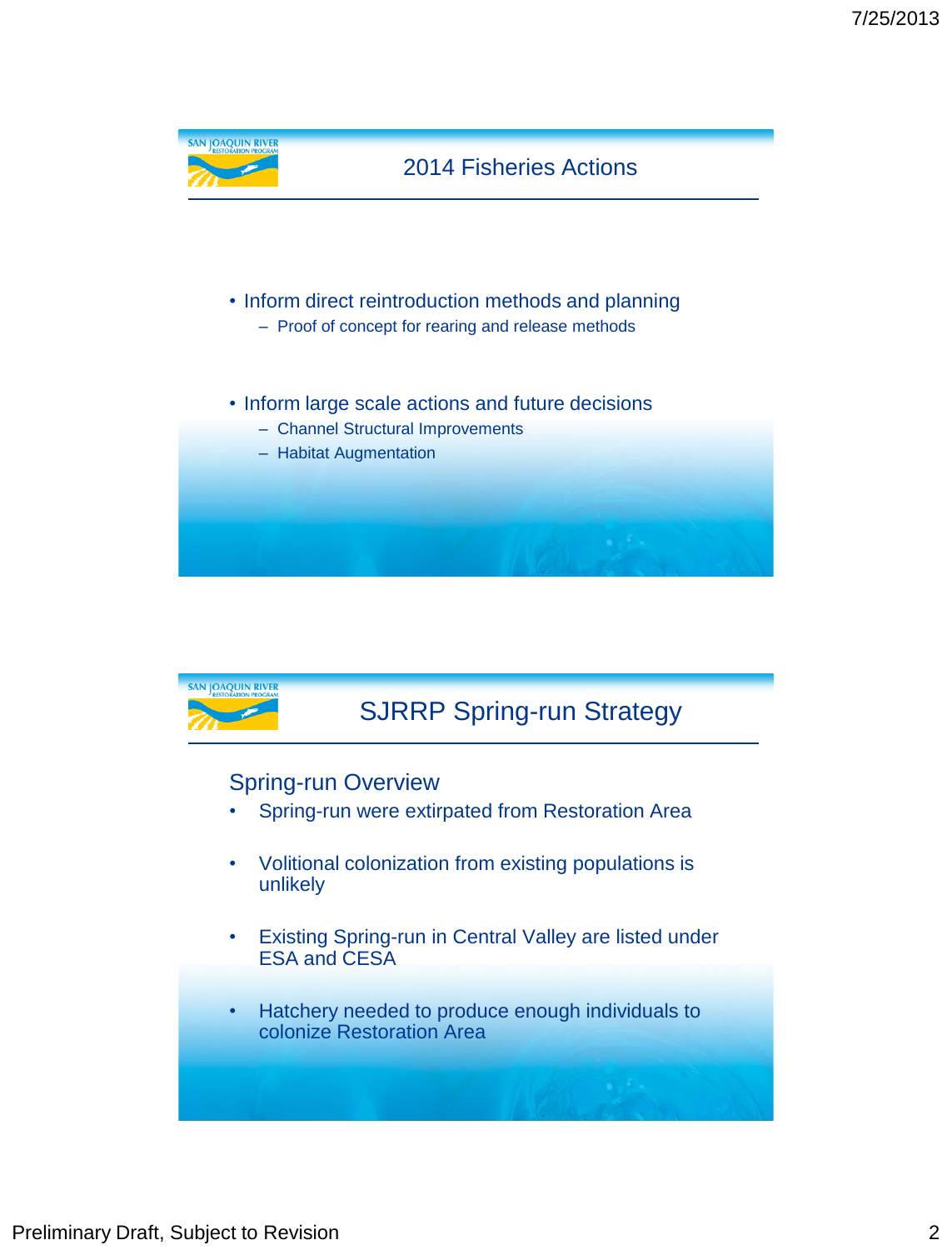

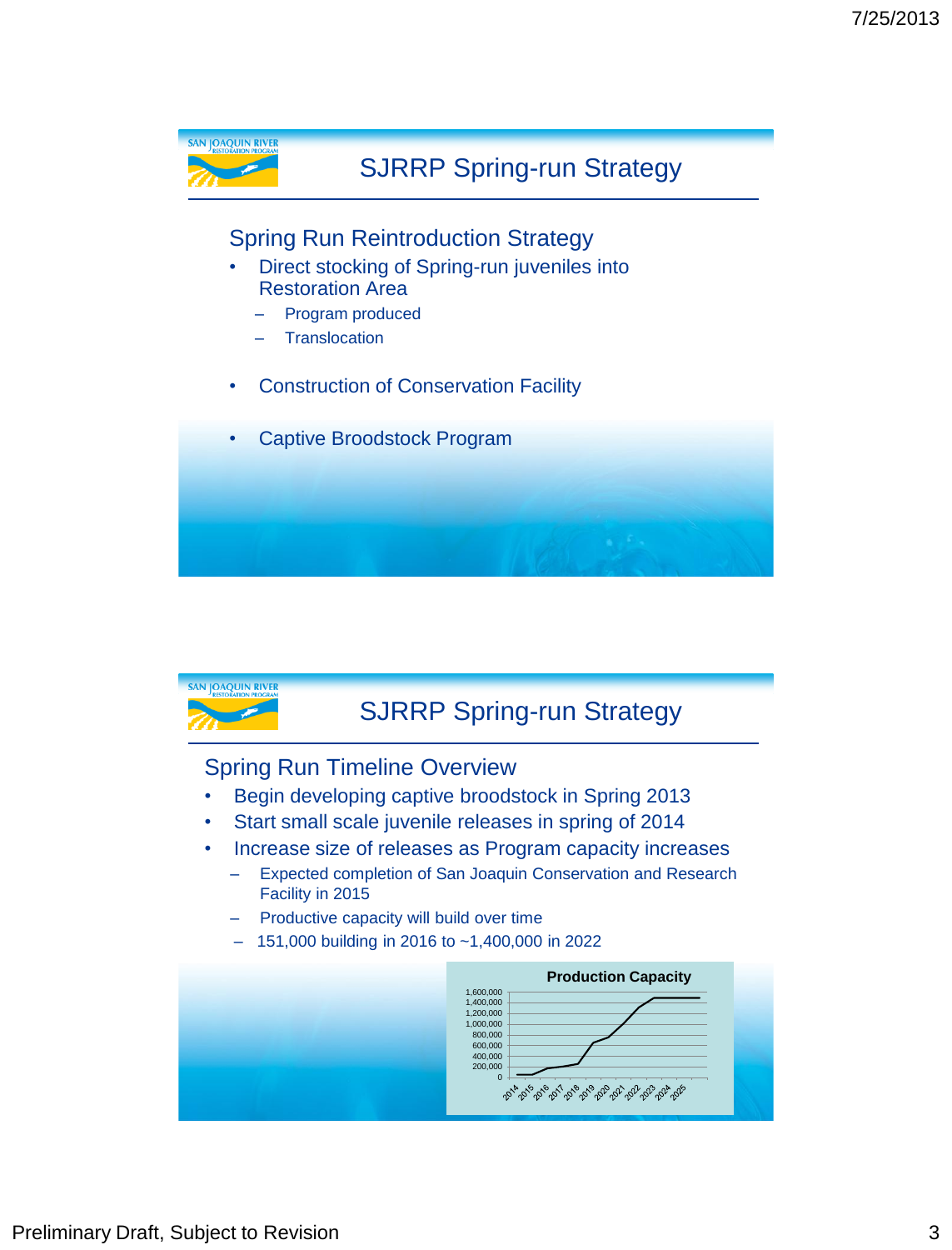

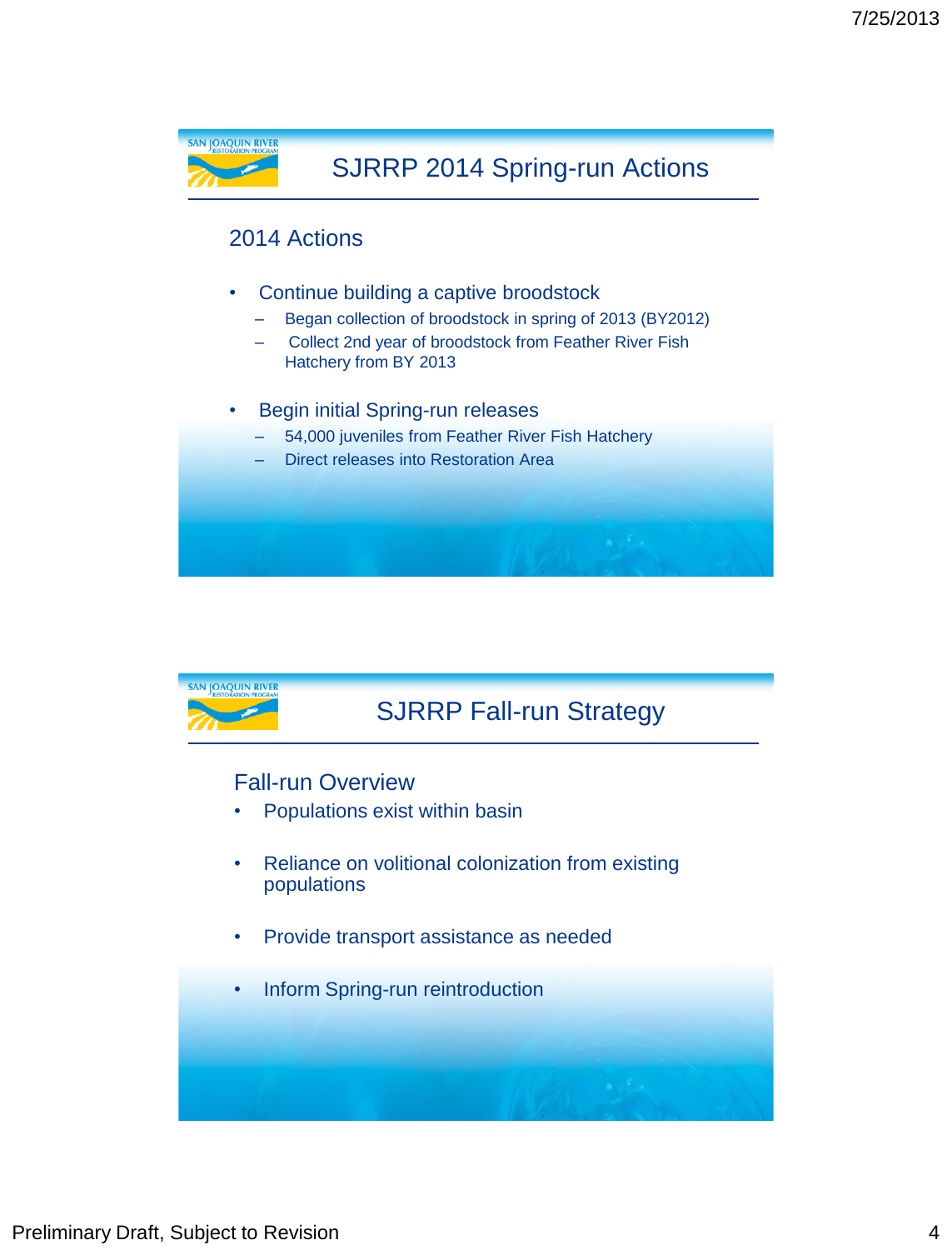

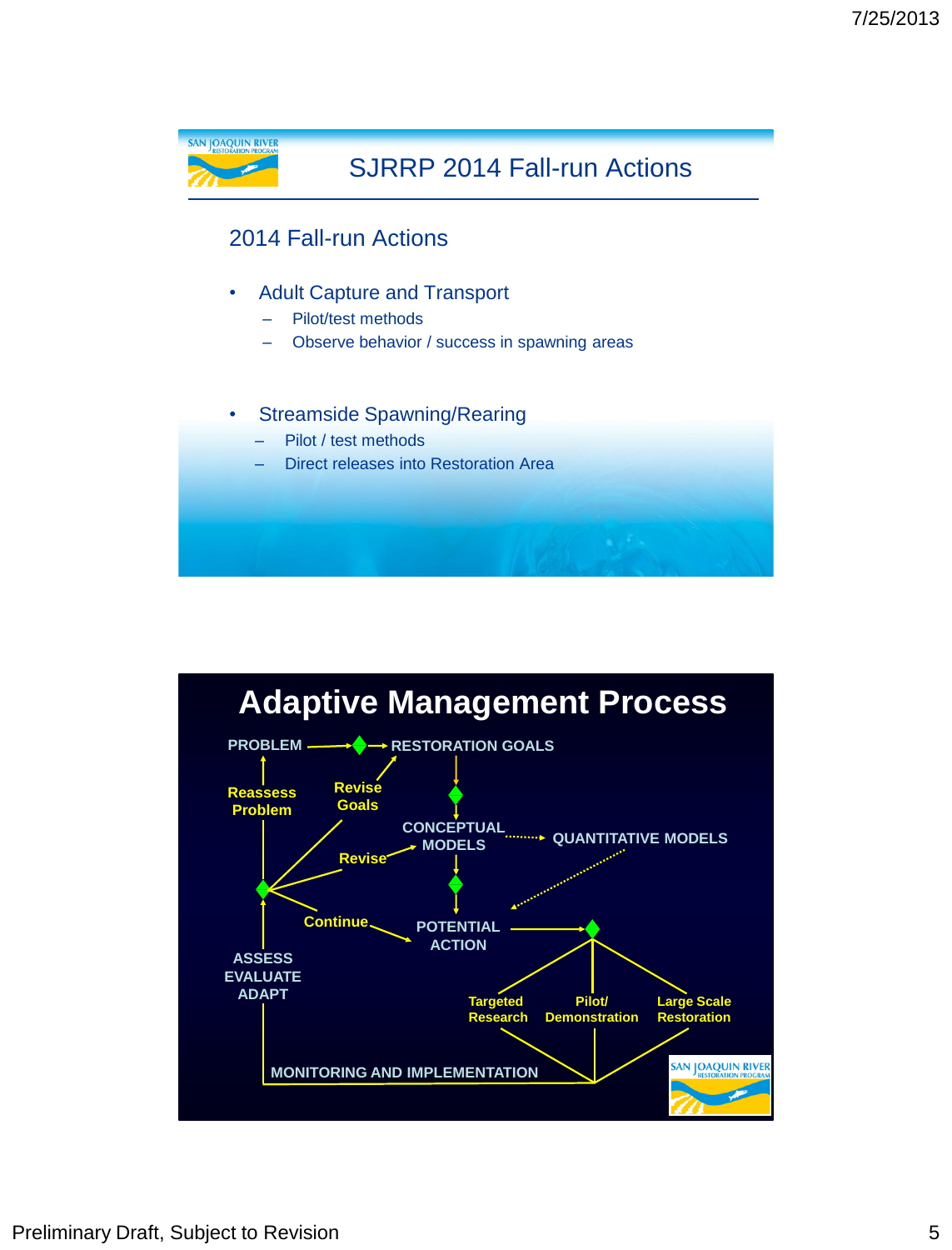



### **Theme**

- Description of the state of knowledge
- **Actions**
	- List of actions identified in Draft Framework for Implementation

#### • **Questions**

– List of questions related to implementing actions

#### • **Studies**

– List of studies identified to address uncertainties raised by questions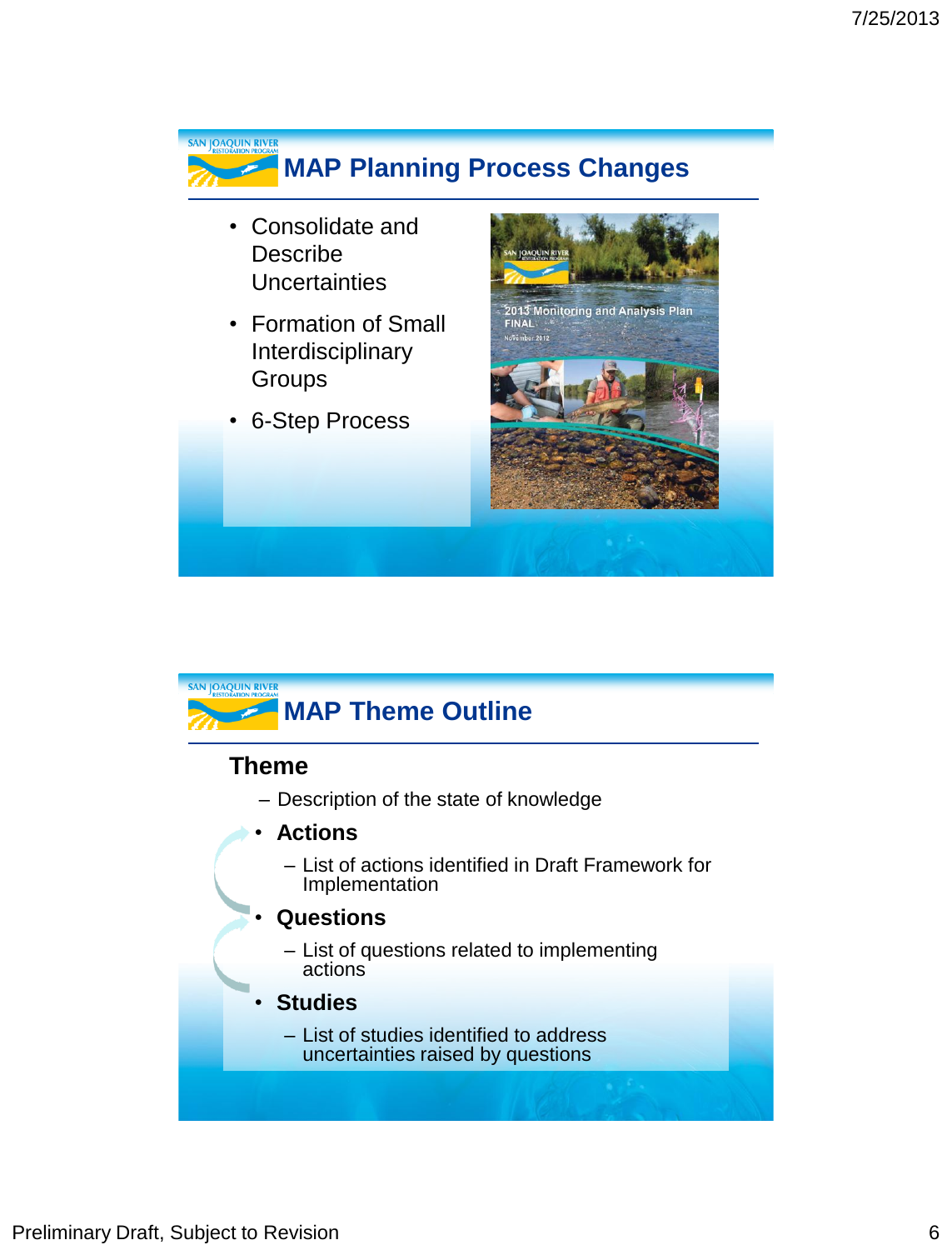#### SAN JOAQUIN RIVER **MAP Planning Process** • **Step 0** – Meeting presentations (i.e., TAC Meeting, Restoration Goal Technical Feedback Group Meeting, etc.) Principal Investigators • **Step 1** will be responsible for – Principal Investigator (PI) submits report for posting to steps 1-3 in the MAP SJRRP Web site planning process. • **Step 2** – Comments received on report • **Step 3** – PI revises report in response to comments received on Draft report

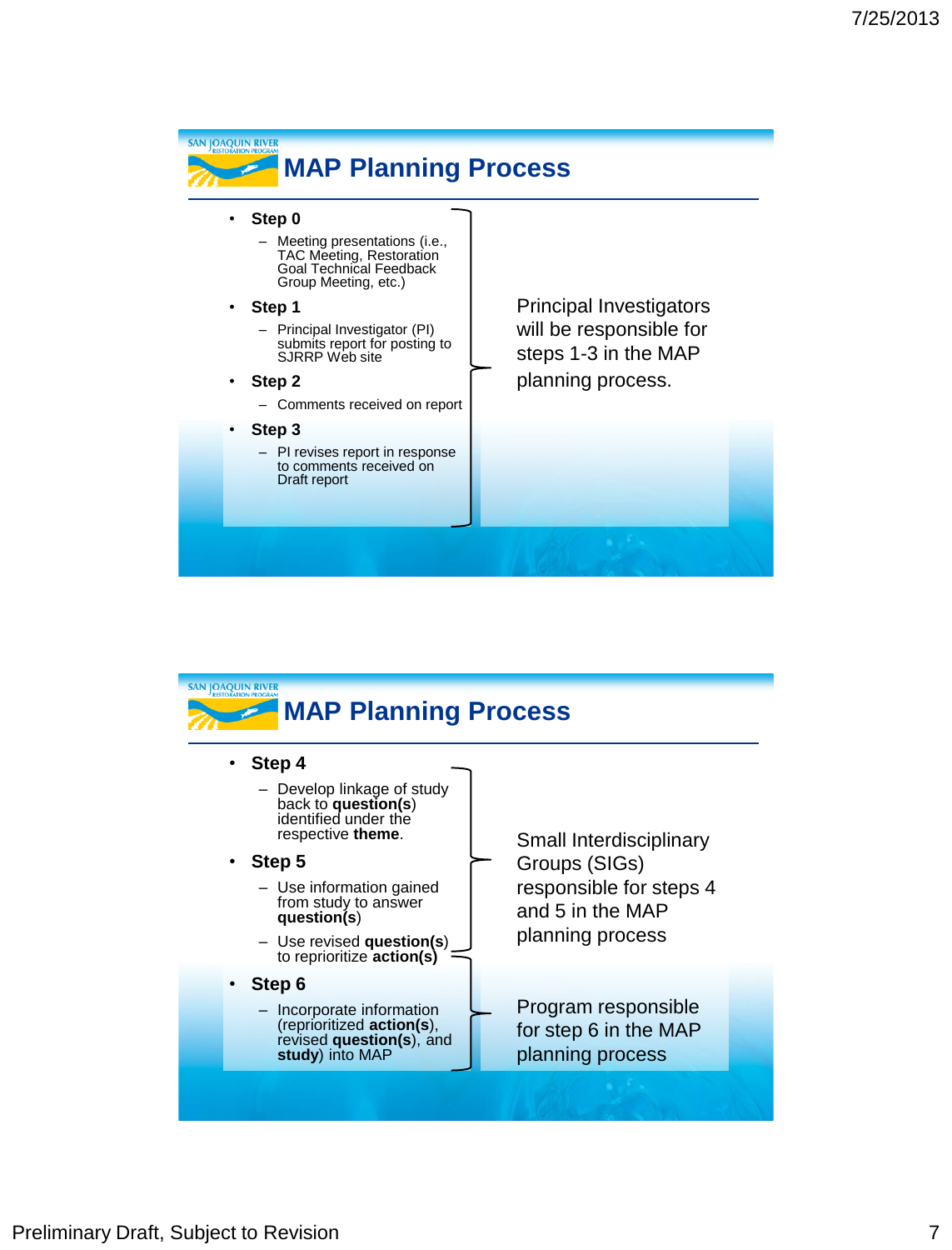### **THEMES FROM DRAFT FRAMEWORK FOR SAN JOAQUIN RIVER Implementation**

- Flow Scheduling
- Rearing Habitat
- Fish Reintroduction
- Predation
- Fish Passage
- Conveyance Capacity (temperature)
- Spawning and Incubation
- Entrainment Protection
- Adult Migration Paths
- Water Management
- Long-term Monitoring

Source: Draft Framework for Implementation (SJRRP 2012)



## **MAP Planning Process**

#### 2014 MAP

- Key uncertainties by theme
- Incorporate information learned from meetings with Small Interdisciplinary Groups (SIGs)
- Updates to the state of knowledge of the program by theme
- Potential reprioritization of actions based on input from SIGS